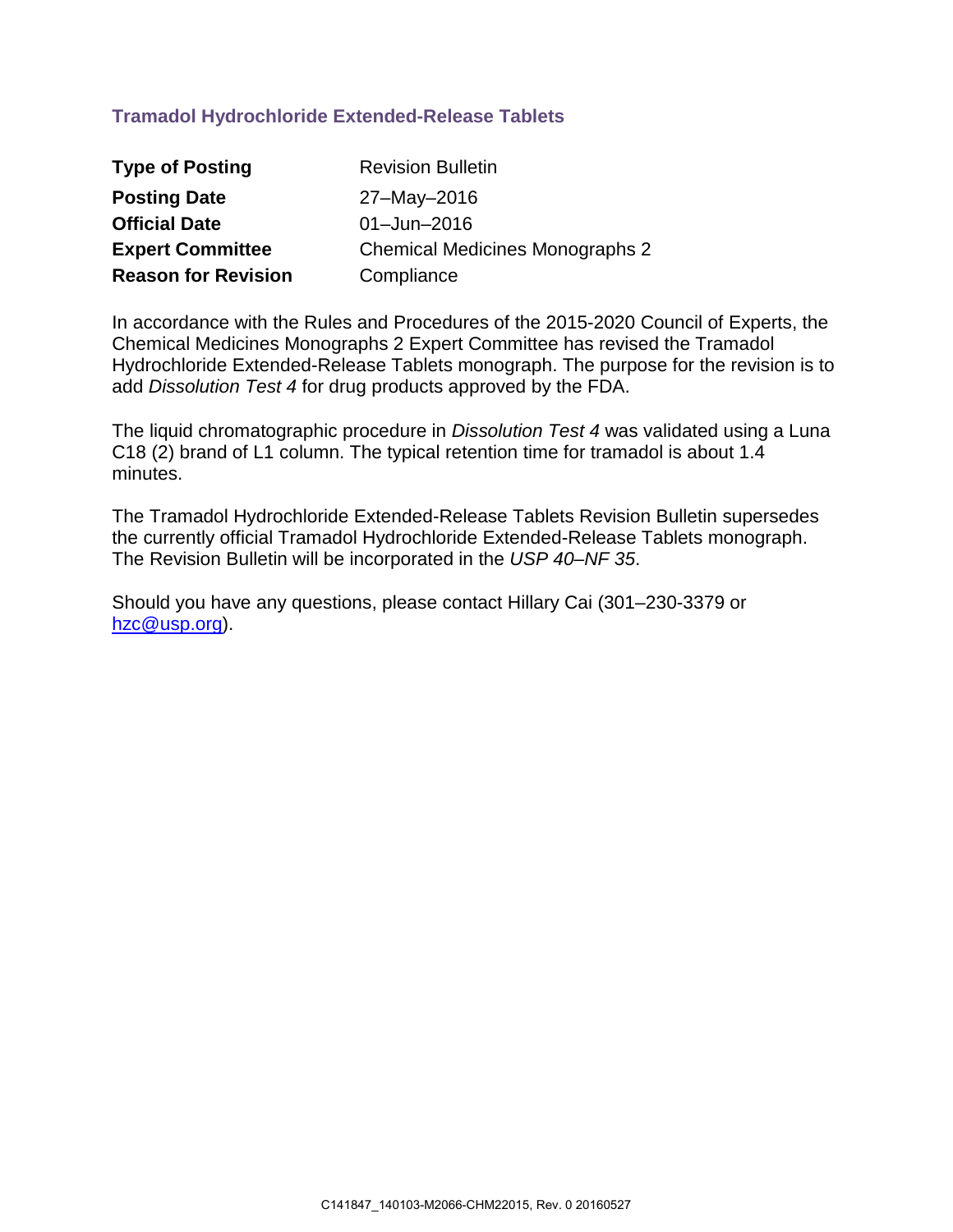# **Tramadol Hydrochloride Extended-**<br> **Release Tablets**<br> **Release Tablets**<br> **Release Tablets**<br> **Release Tablets**<br> **Release Tablets**<br> **Release Tablets**<br> **Release Tablets**<br> **Release Tablets**<br> **C**<sub>*C*</sub> = nominal concentration

**DEFINITION**<br>
Tramadol Hydrochloride Extended-Release Tablets contain (mg/mL)<br>
NLT 90.0% and NMT 110.0% of the labeled amount of **Acceptance criteria:** 90.0%–110.0% tramadol hydrochloride (C16H25NO<sup>2</sup> · HCl). **PERFORMANCE TESTS**

## **IDENTIFICATION**

- **<sup>A</sup>.** The retention time of the major peak of the *Sample Change to read: solution* corresponds to that of the *Standard solution*, as obtained in the *Assay*.
- **<sup>B</sup> <sup>D</sup>ISSOLUTION** 〈**711**〉 **. ULTRAVIOLET ABSORPTION** 〈**197U**〉
	- **Sample solution:** Use the *Sample solution* from the **Test 1**<br>Assay **Medi**

**Analysis:** Using separate 1-cm cells, record the UV spectrum of the *Sample solution* and *Standard solution*. **Times:** 2, 4, 8, 10, and 16 h **Acceptance criteria:** The UV absorption spectrum of **Standard solution:** (L/900) mg/mL of USP Tramadol<br>the Sample solution exhibits maxima and minima at the Hydrochloride RS in Medium, where L is the label the *Sample solution* exhibits maxima and minima at the Hydrochloride RS is<br>same wavelength as that of a similar solution of the claim in mg/Tablet<br>Sample solution.

## •

**Mobile phase:** Tetrahydrofuran, trifluoroacetic acid, tri- of *Medium* preheated at 37.0 ± 0.5°.<br>
ethylamine, and water (10: 0.1: 0.1: 90). [NOTE—Main- **Instrumental conditions** ethylamine, and water (10: 0.1: 0.1: 90). [NOTE—Main-**Instrumenta**<br>tain at a pH range of 2.2–2.4.] **IMODE:** UV

tain at a pH range of 2.2–2.4.]<br> **Itandard stock solution:** 1 mg/mL of USP Tramadol **Mode:** UV **Analytical wavelength:** 271 nm **Standard stock solution:** 1 mg/mL of USP Tramadol **Analytical wavelength:** 20% of the **Analytical wavelength:** 271 nm and the **Analytical wavelength:** 271 nm and the Cell: 271 nm and the Cell: 271 nm and the Cell: 271 nm Hydrochloride RS prepared by dissolving in 20% of the **Cell:** 5 cm<br>
flask volume of methanol. Sonicate if necessary, and **Blank:** Medium flask volume of methanol. Sonicate if necessary, and **Blank:** *Medium* dilute with water to volume.

**Standard solution:** 0.13 mg/mL of USP Tramadol Hy- **Samples:** *Standard solution* and *Sample solution* drochloride RS in *Mobile phase*, from the Standard stock

**Sample solution:** Nominally 0.13 mg/mL of tramadol hydrochloride in *Mobile phase*. Prepare by dissolving 10 (*i*): Tablets in 20% of the flask volume of methanol, in a water bath for 60 min, at about 60° with intermittent shaking. Sonicate for 10 min. Add 40% of the flask volume of water, and sonicate for 30 min. If all Tablets  $A_U$  = absorbance of the *Sample solution*<br>are not fully disintegrated, then continue to sonicate  $A_S$  = absorbance of the *Standard solution* are not fully disintegrated, then continue to sonicate *A<sub>S</sub>* =  $\frac{A_S}{C_S}$ ously for 10 min using a mechanical shaker, and dilute RS in the *Standard solution* (mg/mL) with water to volume. Centrifuge a portion of the solu-<br>Calculate the percentage of the labeled amount of tion, pass through a suitable nylon filter, and collect tramadol hydrochloride  $(C_{16}H_{25}NO_2 \cdot HCl)$  dissolved<br>the filtrate after discarding the first 2 mL. Pipet 5.0 mL at each time point (i): the filtrate after discarding the first 2 mL. Pipet 5.0 mL of the filtrate into a 200-mL volumetric flask, and dilute with *Mobile phase* to volume.

**Chromatographic system**<br>(See Chromatography  $(621)$ , System Suitability.) (See *Chromatography*  $\langle 621 \rangle$ *, system Suitability.)* Result<sub>2</sub> =  $[(C_2 \times V) + (C_1 \times V_5)] \times (1/L) \times 100$ **Detector:** UV 216 nm **Column:** 4.6-mm × 15-cm; 5-µm packing L11 Result<sup>3</sup> = {(*C<sup>3</sup>* <sup>×</sup> *<sup>V</sup>*) + [(*C2*<sup>+</sup>*C1*) <sup>×</sup> *<sup>V</sup>S*]} × (1/*L*) ×<sup>100</sup> **Column temperature:** 40° **Flow rate:** 1 mL/min **Injection volume:**  $10 \mu L$ **System suitability Sample:** *Standard solution* **Suitability requirements Tailing factor:**  $\sqrt{\text{MT 2.0}}$   $\times 100$ **Relative standard deviation:** NMT 2.0%

**Samples:** *Standard solution* and *Sample solution*<br>Calculate the percentage of the labeled amount of specified time point (mg/mL)<br>tramadol hydrochloride (C<sub>16</sub>H<sub>25</sub>NO<sub>2</sub> · HCl) in the por-<br> $V =$  volume of *Medium*, 900 m Calculate the percentage of the labeled amount of  $V$  specified the point ( $\sim$  H, NO, H, HC) in the por *V* = volume of *Medium, 900 mL*<br>tion of Tablets taken: *L* = label claim (mg/Tablet)<br>*V<sub>S</sub>* = volume of the *Sample solution* withdrawn at

$$
Result = (r_U/r_S) \times (C_S/C_U) \times 100
$$

- $r_U$  = peak response from the *Sample solution*<br> $r_S$  = peak response from the *Standard solution*
- 
- 
- $=$  nominal concentration of tramadol

- **Medium:** 0.1 N hydrochloric acid; 900 mL<br>**Apparatus 1:** 75 rpm<br>**Times:** 2, 4, 8, 10, and 16 h
	-
- 
- **Sample solution:** Withdraw 10 mL of the solution under test, and pass through a suitable filter of 0.45- **ASSAY** µm pore size, discarding the first 4 mL of the filtrate. • PROCEDURE **REPLACE REPLACE ASSISTENT** Replace the volume withdrawn with the same volume
	-
	-
	-
	-
	-
	- *solution*<br> **Solution** in the solution: Nominally 0.13 mg/mL of tramadol sample withdrawn from the vessel at each time point

$$
Result_i = (A_U/A_S) \times C_S
$$

- 
- = concentration of USP Tramadol Hydrochloride<br>RS in the *Standard solution* (mg/mL)

$$
Result_1 = C_1 \times V \times (1/L) \times 100
$$

Result<sub>4</sub> = {
$$
(C_4 \times V)
$$
 + [ $(C_3 + C_2 + C_1) \times V_3$ ]  $\times$  (1/*L*)  $\times$   
100

Equation of Equation 11.1: 
$$
1/2
$$

\n**Column efficiency:**  $1/2$  2000 theoretical plates

\nResult<sub>5</sub> =  ${(C_5 \times V) + [(C_4 + C_3 + C_2 + C_1) \times V_5]} \times (1/l)$ 

\n7.100 × 100

- Analysis<br>Analysis *C<sub>i</sub>* = concentration of tramadol hydrochloride in<br>Samples: Standard solution and Sample solution **the portion of the sample withdrawn** at the
	-
	-
	- Result = (*<sup>r</sup>U*/*<sup>r</sup>S*) × (*CS*/*CU*) ×<sup>100</sup> each time point and replaced with *Medium* (mL)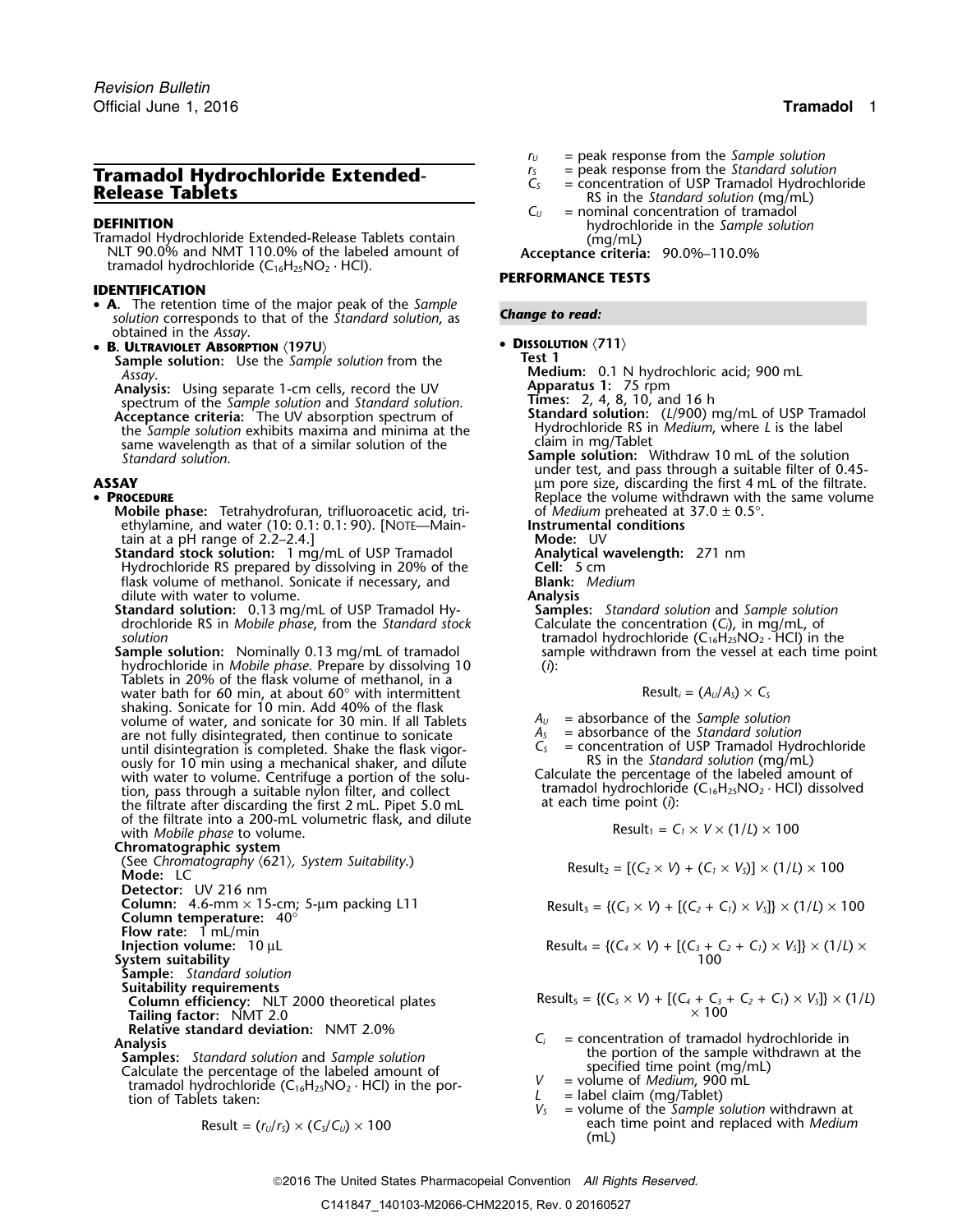**Tolerances:** See *Table 1*.

|                   |                    | Time Ro                 |                 |
|-------------------|--------------------|-------------------------|-----------------|
|                   |                    | <b>Amount</b>           |                 |
| <b>Time Point</b> | <b>Time</b><br>(h) | <b>Dissolved</b><br>(%) |                 |
|                   |                    | <b>NMT 15</b>           |                 |
|                   |                    | $10 - 40$               |                 |
|                   |                    | $50 - 85$               | The pe          |
|                   |                    | $65 - 95$               | hydro<br>specii |
|                   |                    | <b>NLT 80</b>           |                 |

The percentages of the labeled amount of tramadol<br>hydrochloride (C<sub>16</sub>H<sub>25</sub>NO<sub>2</sub> · HCl) released at the times<br>specified conform to Dissolution (711), Acceptance Ta-<br>**Medium:** 0.1 N hydrochloric acid: 900 ml

| Label Claim<br>(mg/Tablet) | <b>Concentration of</b><br><b>USP Tramadol</b><br><b>Hydrochloride RS</b><br>(mq/mL) | place the portion of solution withdrawn with<br>volume of Medium. Discard the first 5 mL of f<br>Chromatographic system<br>(See Chromatography $(621)$ , System Suitability.<br>Mode: LC |
|----------------------------|--------------------------------------------------------------------------------------|------------------------------------------------------------------------------------------------------------------------------------------------------------------------------------------|
| 100                        | 0.075                                                                                | <b>Detector:</b> UV 270 nm                                                                                                                                                               |
| 200                        | 0.100                                                                                | <b>Column:</b> 4.6-mm $\times$ 25-cm; 5-µm packing L1                                                                                                                                    |
| 300                        | 0.200                                                                                | <b>Temperatures</b>                                                                                                                                                                      |

**Sample solution:** Pass a portion of the solution under test through a suitable filter. test through a suitable filter.<br> **Instrumental conditions**<br> **Injection volume:** 20 μL<br> **Mode:** UV<br> **Injection volume:** 20 μL<br> **System suitability** 

**Moderation Sample:** *Standard solution*<br> **Cell The Suitability requirements**<br> **Suitability requirements** 

For Tablets labeled to contain 100 mg: 1 cm<br>
For Tablets labeled to contain 200 and 300 mg:<br>
0.5 cm<br>
2.0 Tailing factor: NMT 2.0<br>
Relative standard deviation: NMT 2.0<br>
Relative standard deviation: NMT 2.0

$$
\text{Result}_i = (A_0/A_s) \times C_s \times V \times (1/L) \times 100 \tag{1}
$$

- $A_U$  = absorbance of the *Sample solution*<br>  $A_S$  = absorbance of the *Standard solution*<br>  $A_S$  = absorbance of the *Standard solution*<br>  $A_U$  = peak response of tramadol from
- 
- 
- *V* = volume of *Medium*, 900 mL *solution*<br>  $L =$  label claim (mg/Tablet)  $C_5 =$  concentration
- 

**Table 3**

| <b>Time Point</b> | Time<br>'n | <b>Amount</b><br><b>Dissolved</b><br>(%) |
|-------------------|------------|------------------------------------------|
|                   |            | NIMT <sup>3</sup><br>15                  |
|                   |            |                                          |

*Revision Bulletin* 2 **Tramadol** Official June 1, 2016

| <b>Table 3</b> (Continued) |
|----------------------------|
|----------------------------|

|            | <b>Table 1</b> |                  | <b>Time Point</b> | Time | <b>Amount</b><br><b>Dissolved</b> |  |
|------------|----------------|------------------|-------------------|------|-----------------------------------|--|
|            |                | <b>Amount</b>    |                   | (h)  | (%)                               |  |
| Time Point | Time           | <b>Dissolved</b> |                   |      | $47 - 72$                         |  |
|            | (h)            | (%)              |                   | 10   | $60 - 85$                         |  |
|            |                | <b>NMT 15</b>    |                   | 16   | <b>NLT 80</b>                     |  |

The percentages of the labeled amount of tramadol<br>hydrochloride (C<sub>16</sub>H<sub>25</sub>NO<sub>2</sub> · HCl) released at the times<br>specified conform to *Dissolution*  $\langle 711 \rangle$ *, Acceptance Ta-*

**• Test 3:** If the product complies with this test, the

- 
- 
- 
- specified conform to Dissolution (711), Acceptance Ta-<br>
Test 2: If the product complies with this test, the label-<br>
Test 2: If the product complies with this test, the label-<br>
ing indicates that the product meets USP Disso

**Sample solution:** Pass a portion of the solution under **Table 2** test through a suitable filter of 0.45-µm pore size. Replace the portion of solution withdrawn with an equal<br>volume of *Medium*. Discard the first 5 mL of filtrate.<br>**Chromatographic system**<br>(See Chromatography  $(621)$ , System Suitability.)<br>**Mode:** LC

- 
- 

- Temperatures<br>Autosampler: 10°<br>Column: 25°
- 
- 
- 
- 
- 
- -

0.5 cm **Relative standard deviation:** NMT 2.0%

**Analysis**<br> **Samples:** Standard solution and Sample solution<br>
Calculate the percentage of the labeled amount of<br>
tramadol hydrochloride (C<sub>16</sub>H<sub>25</sub>NO<sub>2</sub> · HCl) dissolved<br>
at each time point (i):<br>
at each time point (i):<br>

- $A_S$  = absorbance of the *Standard solution*<br> $C_S$  = concentration of USP Tramadol Hydrochloride *ru* = peak response of tramadol from the *Sample* 
	- RS in the *Standard solution* (mg/mL) *<sup>r</sup><sup>S</sup>* = peak response of tramadol from the *Standard*
- *L* = label claim (mg/Tablet) *C<sub>S</sub>* = concentration of USP Tramadol Hydrochloride **Tolerances:** See *Table 3*. RS in the *Standard solution* (mg/mL)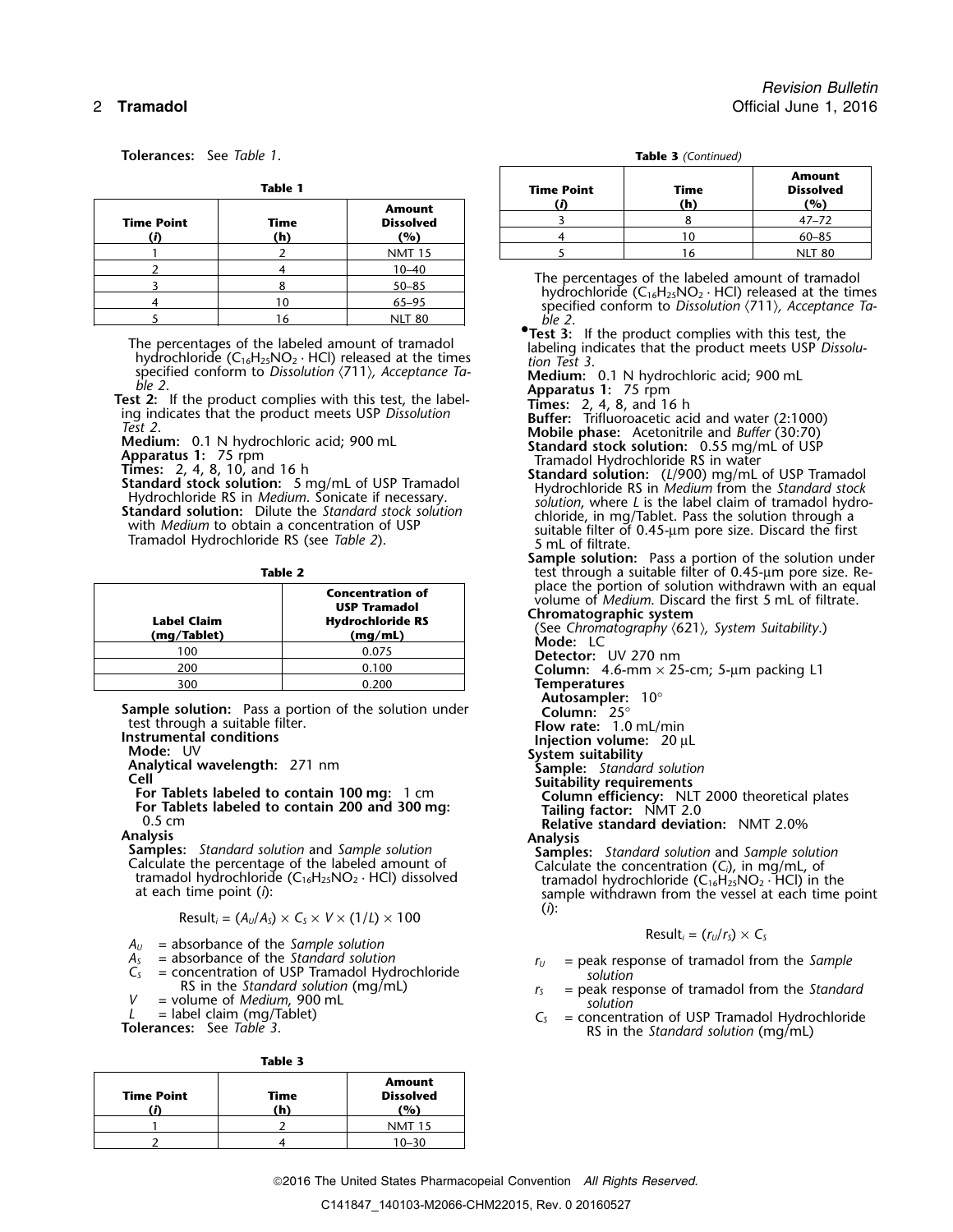Calculate the percentage of the labeled amount of **System suitability**<br>
tramadol hydrochloride (C<sub>16</sub>H<sub>25</sub>NO<sub>2</sub> · HCl) dissolved **Sample:** Standard solution tramadol hydrochloride (C<sub>16</sub>H<sub>25</sub>NO<sub>2</sub> · HCl) dissolved at each time point (*i*):

$$
Result_1 = C_1 \times V \times (1/L) \times 100
$$

$$
Result_2 = [(C_2 \times V) + (C_1 \times V_5)] \times (1/L) \times 100
$$

$$
Result_4 = \{(C_4 \times V) + [(C_3 + C_2 + C_1) \times V_5] \} \times (1/L) \times
$$
   
Result<sub>4</sub> =  $(r_0/r_5) \times C_5$ 

- 
- 
- 
- $C_i$  = concentration of tramadol hydrochloride in<br>
the portion of sample withdrawn at the<br>
specified time point (mg/mL)<br>  $V =$  volume of medium, 900 mL<br>  $L =$  label claim (mg/Tablet)<br>  $V_s$  = volume of the Sample solution wi

**Tolerances:** See *Table 4*.

| Table |  |
|-------|--|
|-------|--|

|                             |             | <b>Amount</b><br><b>Dissolved</b><br>(%) |               | Result <sub>2</sub> = {  C <sub>2</sub> $\times$ ( V – V <sub>S</sub> )  + (C <sub>1</sub> $\times$ |
|-----------------------------|-------------|------------------------------------------|---------------|-----------------------------------------------------------------------------------------------------|
| Time<br><b>Point</b><br>(i) | Time<br>(h) | 100 mg/Tablet<br>and<br>300 mg/Tablet    | 200 mg/Tablet | Result <sub>3</sub> = $({C_3} \times [V - (2 \times V_s)]) + [(2 \times 100)(1) \times 100]$        |
|                             |             | <b>NMT 40</b>                            | <b>NMT 35</b> | Result <sub>4</sub> = $({C_4} \times [V - (3 \times V_5)]) + [0 \times (1/L) \times 100]$           |
|                             |             | $45 - 75$                                | $32 - 62$     |                                                                                                     |
|                             |             | <b>NLT 70</b>                            | <b>NLT 70</b> |                                                                                                     |
|                             | 16          | <b>NLT 85</b>                            | <b>NLT 85</b> | Results = $({C_s} \times {V - (4 \times V_s)}$ + I                                                  |

The percentages of the labeled amount of tramadol hydrochloride ( $C_{16}H_{25}NO_2 \cdot HCl$ ) released at the times  $C_i$  = concentration of tramadol hydrochloride in specified conform to *Dissolution* (711), *Acceptance Ta*specified conform to *Dissolution*  $\langle 711 \rangle$ *, Acceptance Ta-*<br> *ble 2*. specified time point (mg/mL)<br> **exa** the portion of sample withdrawn at the *ble 2*.<br> **exa the point (mg/mL)**<br> **exa the point (mg/mL)** 

- Test 4: If the product complies with this test, the  $L =$  label claim (mg/Tablet)<br>labeling indicates that the product meets USP *Dissolu*-<br>*V<sub>S</sub>* = volume of the *Sample solution withdrawn at*<br>each time point (mL)
- **Medium:** 0.1 N hydrochloric acid; 900 mL **Tolerances:** See *Table 5*.
- **Apparatus 1:** 75 rpm
- 
- **Times:** 2, 4, 8, 10, and 16 h **Table 5 Buffer:** Dissolve 6.8 g of monobasic potassium phosphate in 1 L of water and adjust with phosphoric acid to a pH of 3.0. **Time Point Time Dissolved**
- **Mobile phase:** Acetonitrile and *Buffer* (20:80) **(***i***) (h) (%)**
- Standard solution: 0.22 mg/mL of USP Tramadol Hydrochloride RS in *Medium*. Sonication may be neces-<br>sary for complete dissolution.
- Sample solution: Pass a portion of the solution under test through a suitable filter of 0.45-µm pore size.
- **Chromatographic system**
- (See *Chromatography* 〈621〉*, System Suitability*.)
- 
- 
- 
- **Flow rate:** 1.5 mL/min<br>**Injection volume:** 10 µL
- tramadol
- **Suitability requirements**  $C$ olumn efficiency: NLT 1000 theoretical plates<br>Relative standard deviation: NMT 2%
- Analysis<br>Samples: Standard solution and Sample solution Result<sub>2</sub> = [(C<sub>2</sub> × V) + (C<sub>1</sub> × V<sub>S</sub>)] × (1/L) × 100<br>Calculate the concentration (C<sub>i</sub>), in mg/mL, of tramadol hydrochloride (C $_{16}$ H $_{25}$ NO $_{2}$   $\cdot$  HCl) in the Result<sub>3</sub> = {( $C_3 \times V$ ) + [( $C_2 + C_1$ )  $\times V_5$ ]}  $\times$  (1/*L*)  $\times$  100 sample withdrawn from the vessel at each time point

$$
Result_i = (r_U/r_S) \times C_S
$$

- *<sup>r</sup><sup>U</sup>* = peak response of tramadol from the *Sample*
- 
- 

$$
Result_1 = C_1 \times V \times (1/L) \times 100
$$

$$
Result_2 = \{ [C_2 \times (V - V_5)] + (C_1 \times V_5) \} \times (1/L) \times 100
$$

## ${\sf Result}_3 = ({C_3 \times [V - (2 \times V_3)]) + [(C_2 + C_1) \times V_3]) \times (1/2 \times 100)}$

$$
\frac{1}{2} \qquad \frac{2}{4} \qquad \frac{1}{45-75} \qquad \frac{32-62}{32-62} \qquad \text{Result}_4 = (\{C_4 \times [V - (3 \times V_5)]\} + [(C_3 + C_2 + C_1) \times V_5])
$$

 $\mathsf{Ressult}_5 = (\{C_5 \times [V - (4 \times V_5)]\} + [(C_4 + C_3 + C_2 + C_1) \times (C_4 + C_2 + C_3)]$ *VS*]) × (1/*L*) × 100

- 
- (RB 1-Oct-2015)  $V =$  volume of *Medium*, 900 mL
	-
	-
	-

| <b>Time Point</b> | <b>Time</b><br>(h) | <b>Amount</b><br><b>Dissolved</b><br>(%) |
|-------------------|--------------------|------------------------------------------|
|                   |                    | <b>NMT 35</b>                            |
|                   |                    | $35 - 60$                                |
|                   |                    | $60 - 85$                                |
|                   | 10                 | <b>NLT 65</b>                            |
|                   | 6                  | <b>NLT 75</b>                            |

Mode: LC<br>
Mode: LC<br>
Detector: UV 270 nm<br>
Detector: UV 270 nm specified conform to *Dissolution* 〈711〉*, Acceptance Ta-* **Column:** 4.6-mm × 5-cm; 3-µm packing L1 *ble 2*. ble  $2.$  (RB 1-Jun-2016)

**UNIFORMITY OF DOSAGE UNITS**  $\langle 905 \rangle$ : Meet the **Injection volume:** 10 µL **infection time** of **Run time:** NLT 6 times the retention time of **Run time:** NLT 6 times the retention time of